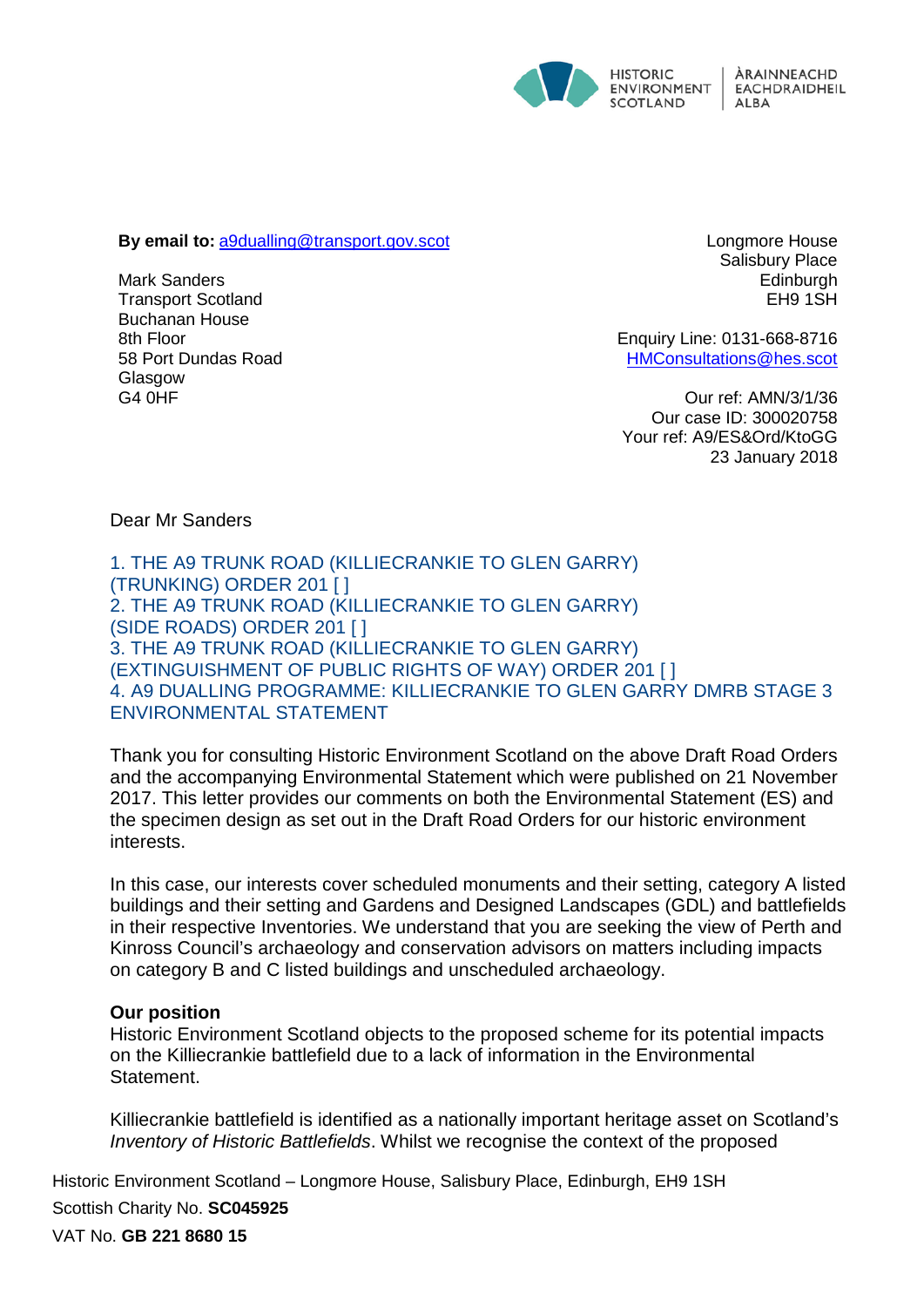

upgrade of the A9 Trunk Road to a dual carriageway as a nationally important infrastructure project which is identified in a number of plans and programmes of the Scottish Ministers, we consider that there is insufficient information in the Environmental Statement to allow us to conclude that the proposed scheme takes full account of this nationally important heritage asset.

We do not object to the principle of upgrading the A9. We also do not object to the principle of the proposed on-line dualling within the Inventory battlefield, given the fact that the existing A9 is within this asset.

We agree with the conclusions in the Environmental Statement that the effect of the dual carriageway will be significant. As the Environmental Statement acknowledges, the effect of the existing A9 within the Inventory battlefield would be reinforced by the upgrading of the road. As it stands there is the potential for the impact of the proposed dualling within the Inventory battlefield to be of greater significance than is predicted in the Environmental Statement.

Our detailed comments on these matters can be found in the attached annex.

#### **Our advice**

It is clear from the Environmental Statement that a significant amount of work has been undertaken in assessing the archaeological potential and contribution of the topography to our understanding of the Inventory battlefield. However, we consider that this only tells part of the story of this asset. This work raises important questions in relation to the effect of the proposed project which must be addressed to inform appropriate mitigation measures. Additional information is therefore required to allow us to give further consideration to the impact of the upgrading of the A9 on the Inventory battlefield.

We recommend that further archaeological fieldwork is carried out to allow us to understand the extent of the main body of fighting more fully. Further assessment of the battlefield landscape should be carried out to allow us to understand more fully how the topography within the Inventory boundary influenced the events of the battle.

Following on from this, and based on the evidence provided in those additional studies, further consideration should be given to the impact of the proposed scheme within the Inventory battlefield. This should consider whether the overall alignment within the Inventory boundary is the most appropriate. It should also assess impact of the extent of the proposed earthworks and the locations of the laybys and SuDS ponds. Consideration should be given to whether these elements of the scheme could be removed from within the Inventory boundary or reduced in scale.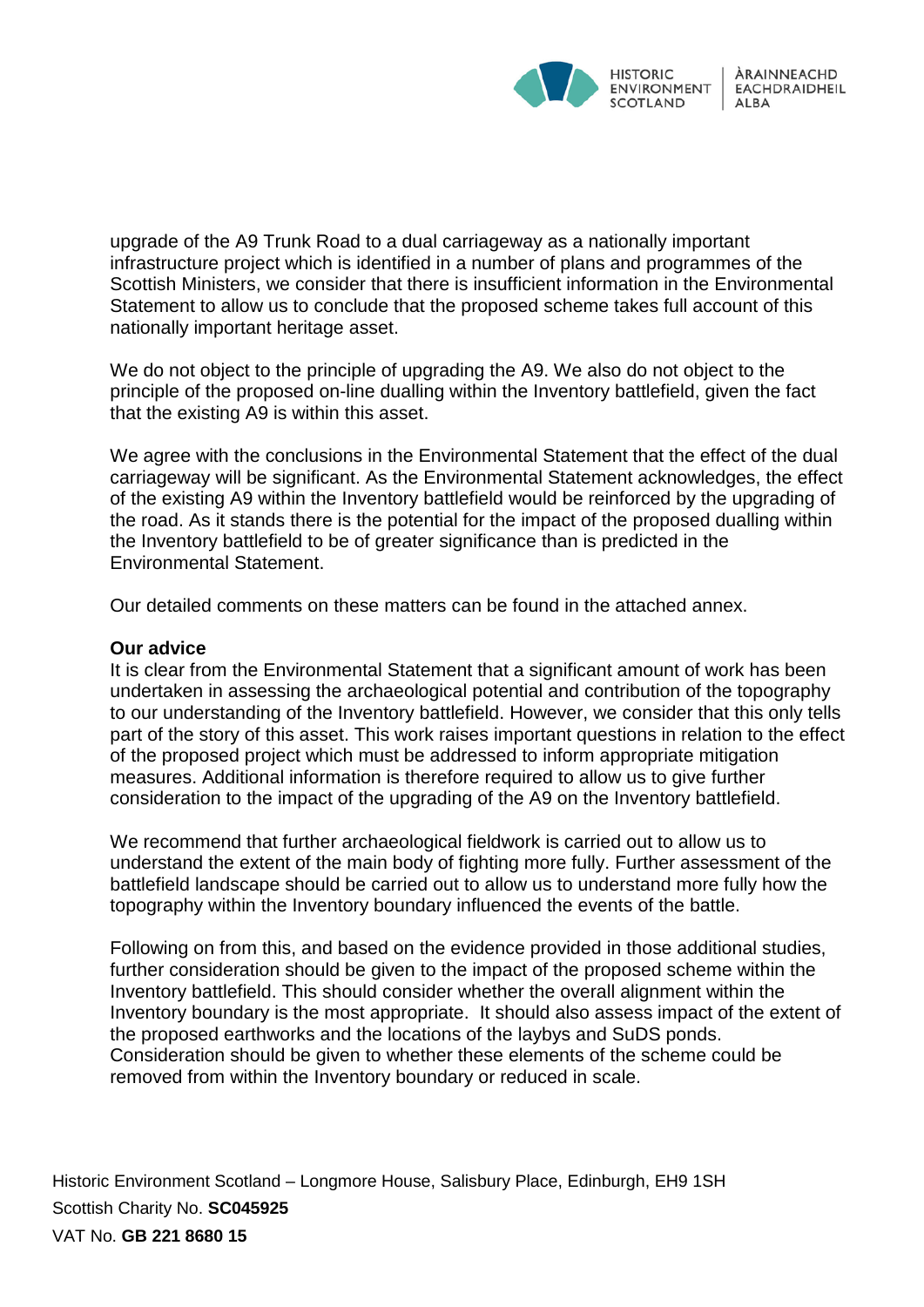

The scheme should be designed in order that impacts are reduced as far as possible. The design should aim to protect the special qualities and key landscape characteristics of this nationally important heritage asset.

Alterations of this nature would be in line with the advice that we have offered throughout the pre-application period for this proposal and with the strategic environmental design principles which were developed at the conclusion of the Strategic Environmental Assessment process. Once this information has been produced, we would be happy to review it and to give further consideration to our position on the proposed scheme. Our detailed advice on the further work we recommend can be found in the attached annex.

We are keen to work with you to try to resolve our concerns over the impact of this scheme on the Inventory battlefield. The information we are requesting will assist with this. We would be happy to discuss the scope of any additional work to be undertaken and look forward to discussing its conclusions in due course. Any further meetings to discuss the impact of the proposed development on the Inventory battlefield should also include the Perth and Kinross Heritage Trust. Please do not hesitate to contact me if you have any questions about this response.

Yours sincerely

**Adele Shaw Historic Environment Scotland**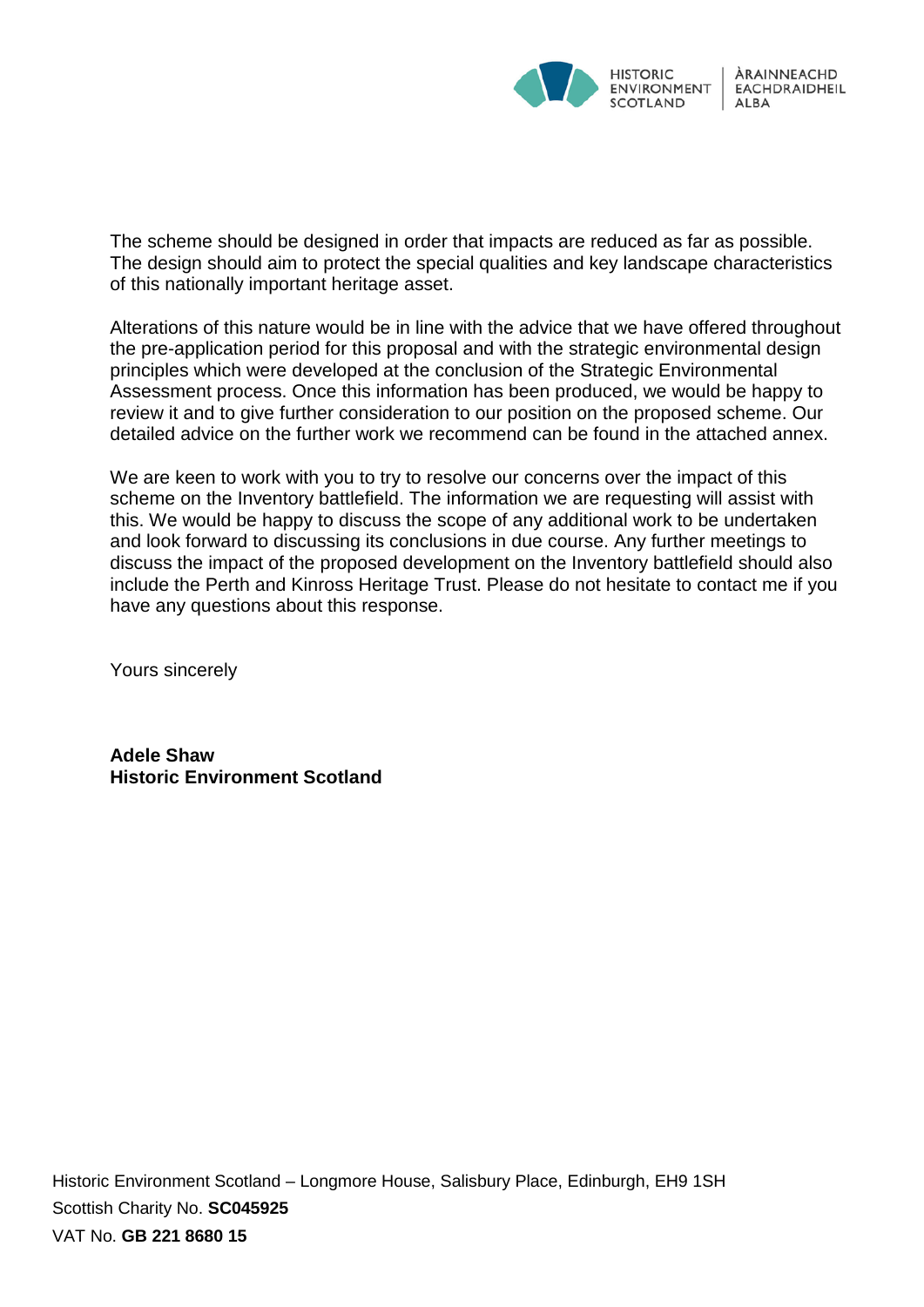

## **ANNEX**

#### **1. Background**

We are being consulted on the Draft Road Orders and Environmental Statement for a project relating to the upgrading of the A9 Trunk Road to a dual carriage way between Perth and Inverness. This project is for a 21.6km stretch of new dual carriageway between Killiecrankie and Glen Garry. We note the full description of the scheme as set out in chapter 5 of the ES.

We recognise that there is a national context for the upgrading of the A9 Trunk Road to a dual carriageway. We note that the commitment to undertake this project has been identified in the following plans and policies of the Scottish Ministers including:

- The Strategic Transport Projects Review (2009) which identified the upgrading of the A9 as a priority intervention
- Infrastructure Investment Plan (2011) which made a commitment to upgrade the A9 between Perth and Inverness to a dual carriageway by 2025
- The commitment to dualling the A9 is re-iterated in the third National Planning Framework (2014).

We have had an extended pre-application period for this proposed development. We have advised, amongst other things, that the preferred scheme should be the option which avoided significant earthworks within the Killiecrankie Inventory battlefield and that the potential impact of SuDS ponds within the Inventory boundary would need to be carefully considered.

We have also advised that any conclusions reached in the assessment should be supported by an appropriate level of information including visualisations demonstrating the impacts on this nationally important asset. As part of that pre-application process, we agreed a number of strategic environmental design principles for the A9 dualling project. We note that these principles appear in full in technical appendix A2.1 of the Environmental Statement.

### **2. Historic Environment Scotland's interests**

This scheme will have impacts on a number of heritage assets within our remit which are as follows:

- Killiecrankie Inventory battlefield [\(BTL 12\)](http://portal.historicenvironment.scot/designation/BTL12)
- Clach na h'Iobairt, standing stone 300m E of Pitagowan (SM [1517\)](http://portal.historicenvironment.scot/designation/SM1517)
- Blair Castle Inventory GDL [\(GDL 59\)](http://portal.historicenvironment.scot/designation/GDL00059)
- Falls of Bruar Inventory GDL [\(GDL 177\)](file://HES.SCOT/SharedData/DCGroup_LH1/Heritage/HMS/Casework/300020758/draft%20Road%20Orders%20and%20ES%20consultation/GDL%20177)

Historic Environment Scotland – Longmore House, Salisbury Place, Edinburgh, EH9 1SH Scottish Charity No. **SC045925**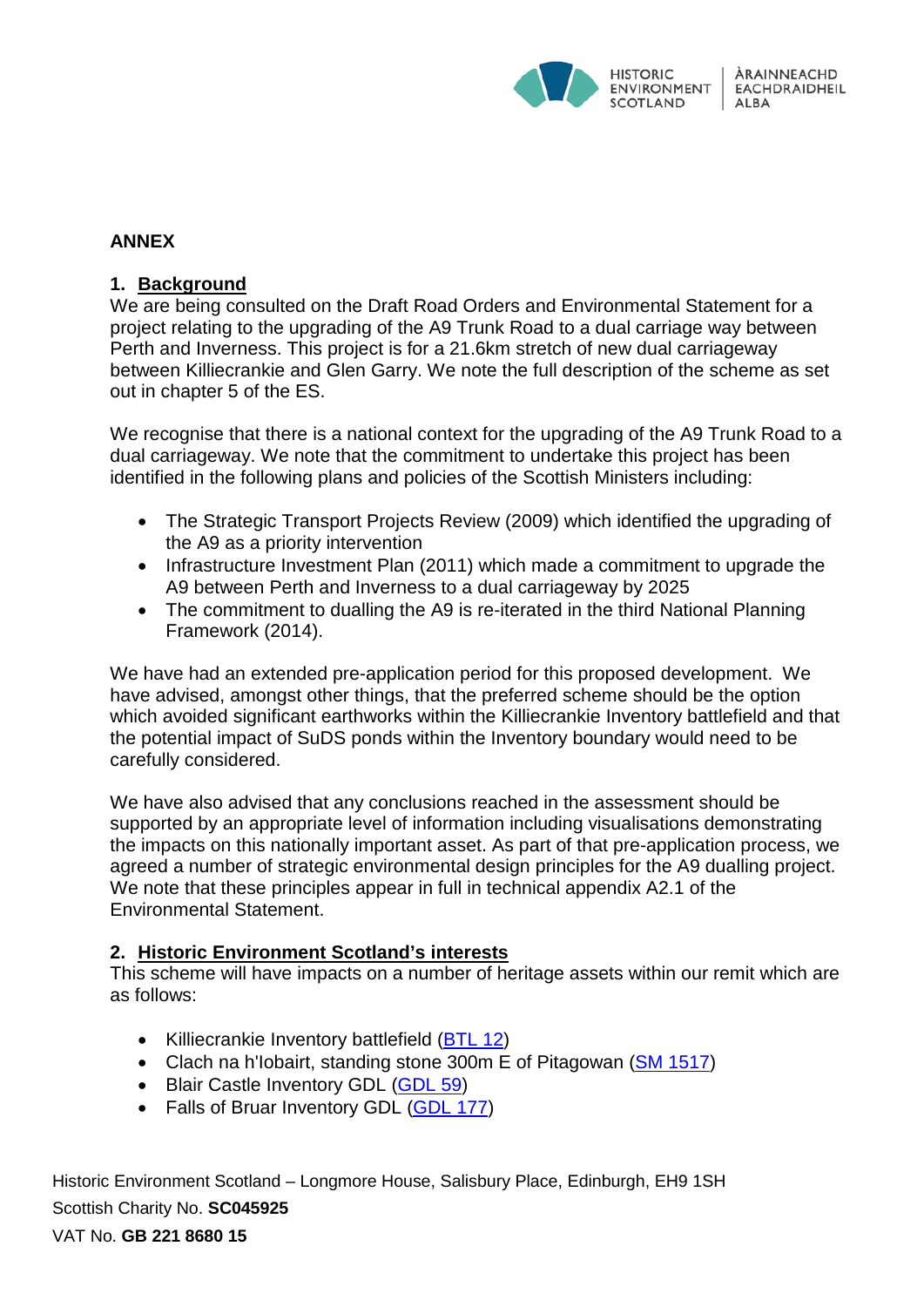

We have also been in discussions with Transport Scotland, Perth and Kinross Council and the Cairngorms National Park Authority over the B listed Dalnamein Bridge as part of the pre-application process for this project.

### **3. The Environmental Statement**

We note that the Environmental Statement has been prepared under the terms of the 1999 EIA regulations, which were in force when the process of preparing the Environmental Statement was begun. Chapters  $1 - 5$  set out the background to the scheme, including a description of the alternatives considered as part of the Design Manual for Roads and Bridges (DMRB) and Strategic Environmental Assessment (SEA) processes.

We welcome the information provided in the Environmental Statement and note that this is the first opportunity we have had to consider the level of information presented in the Environmental Statement.

We have a number of observations to make on the Environmental Statement, which are given below. These focus on the alternatives considered, the iterative design, the strategic environmental design principles, the cultural heritage chapter and the relevant elements of the landscape chapter.

# **3.1.Alternatives considered**

We note the process of assessing alternative route alignments to the end of stage 2 of the DMRB process as described in chapter 3 of the Environmental Statement. We note that at the end of DMRB 2, the engineering assessment concluded that the option which would see the A9 dualled on the northbound side (option 4, which has been taken forward) of the existing route was preferred.

This was on the grounds that it required the least volume of material excavation from site, provided a better balance of earthworks across this scheme and would allow for the retention of existing underbridges which would reduce the amount of demolition waste generated by the project (paragraph 3.5.13).

The environmental assessment undertaken at DMRB stage 2 concluded that option 4 would have a lesser impact on the natural heritage including the River Tay SAC (paragraphs 3.5.14). Avoiding the demolition of two existing underbridges at Allt Girnaig and Allt Chluian was also considered to be beneficial as it reduces waste from demolition.

We note that the historic environment is not included in the summary of issues that were taken in to consideration. It is, however, noted as a factor that was taken into account in the options appraisal in paragraph 3.3.3.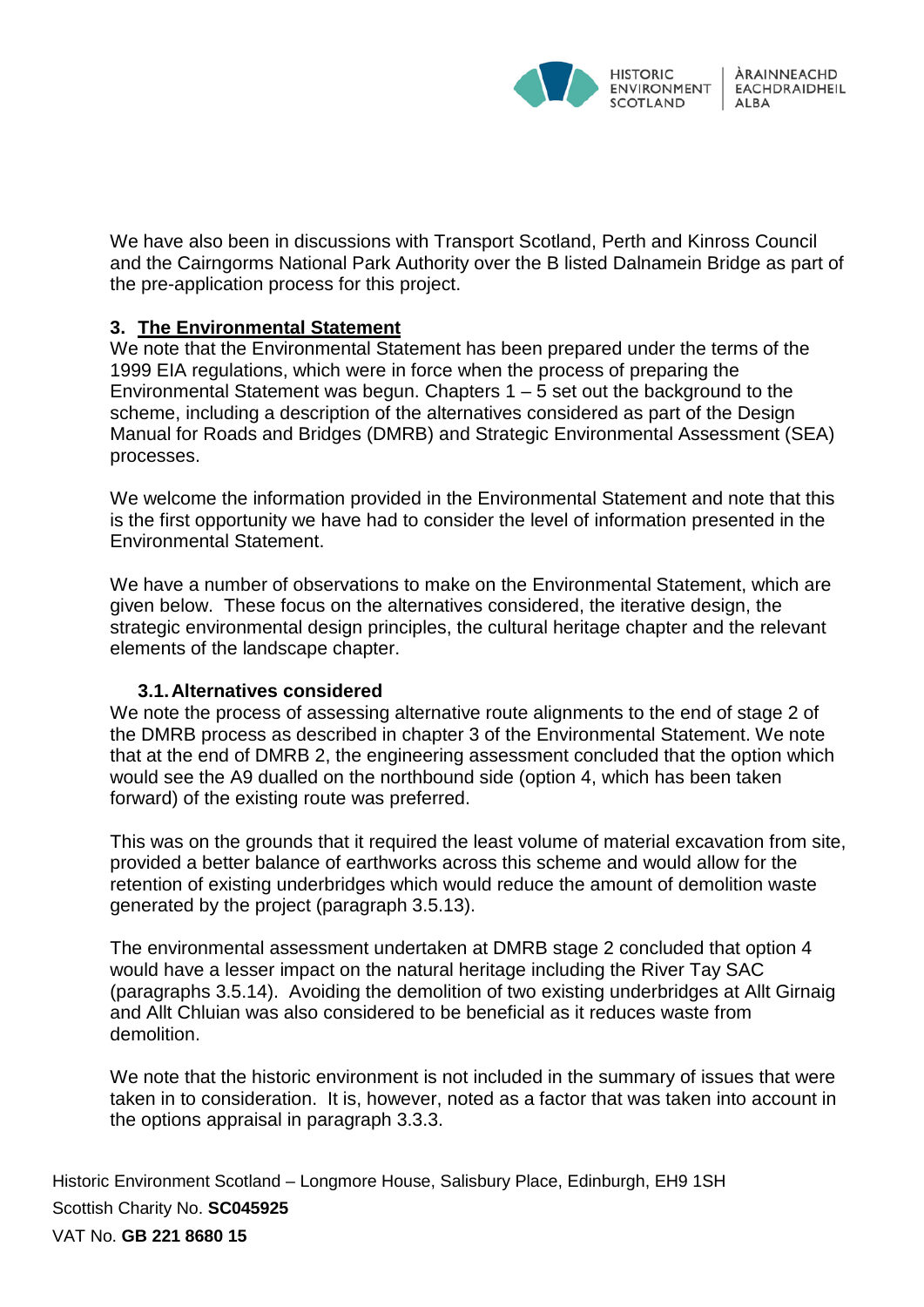

Section 3.6 of the ES sets out the development of the proposed scheme design. A number of benefits of the preferred route are listed. These relate to this option leading to a better balance of earthworks across this scheme, the development of more effective mitigation strategies for the floodplain and sites designated for natural heritage interests. We note that this list does not appear to identify any benefits of the scheme for the historic environment.

### **3.2.Iterative design and embedded mitigation**

We note that these aspects of the design process are described in chapter 4. The issues taken into account by the Jacobs engineering and environmental teams are described in that chapter. We note that the stakeholder input (paragraph 4.2.9) identified as having influenced the designs does not include the historic environment. Embedded mitigation for the historic environment is identified in paragraph 4.3.17.

#### **3.3.Strategic environmental design principles**

We note that the strategic environmental design principles agreed as part of the Strategic Environmental Assessment are included in Technical Appendix A2.1. In particular, strategic design principle H2 states that one of the objectives in reaching a preferred option would be to, 'ensure effective consideration of battlefield sites, including archaeological potential and landscape contexts. Avoid and minimise effects which may impact archaeological potential, landscape context or interpretation.'

We understand that there are a number of such objectives identified in the technical annex and that by their nature they are cross-cutting and often competing. However, it is notable that battlefields are identified separately from other heritage assets.

### **3.4.Cultural heritage chapter**

Our understanding of the assessment set out in the Environmental Statement can be summarised as given below. We have commented on the assessment of both construction and operational impacts, the identified mitigation, and the assessment of residual impacts.

The Environmental Statement assesses the value of the Battle of Killiecrankie Inventory Battlefield as 'High' (Table 15.7). The assessment identifies the special qualities and key landscape characteristics of the Battle of Killiecrankie (Sections 15.3.26-15.3.44).

The Environmental Statement concludes that metal detecting surveys largely confirm documentary evidence that the main body of fighting took place to the north of the A9 (paragraph 15.3.29).

### 3.4.1. Construction impacts

Paragraph 15.4.20 of the Environmental Statement identifies the elements of the proposed scheme that are predicted to adversely affect archaeological remains

Historic Environment Scotland – Longmore House, Salisbury Place, Edinburgh, EH9 1SH Scottish Charity No. **SC045925**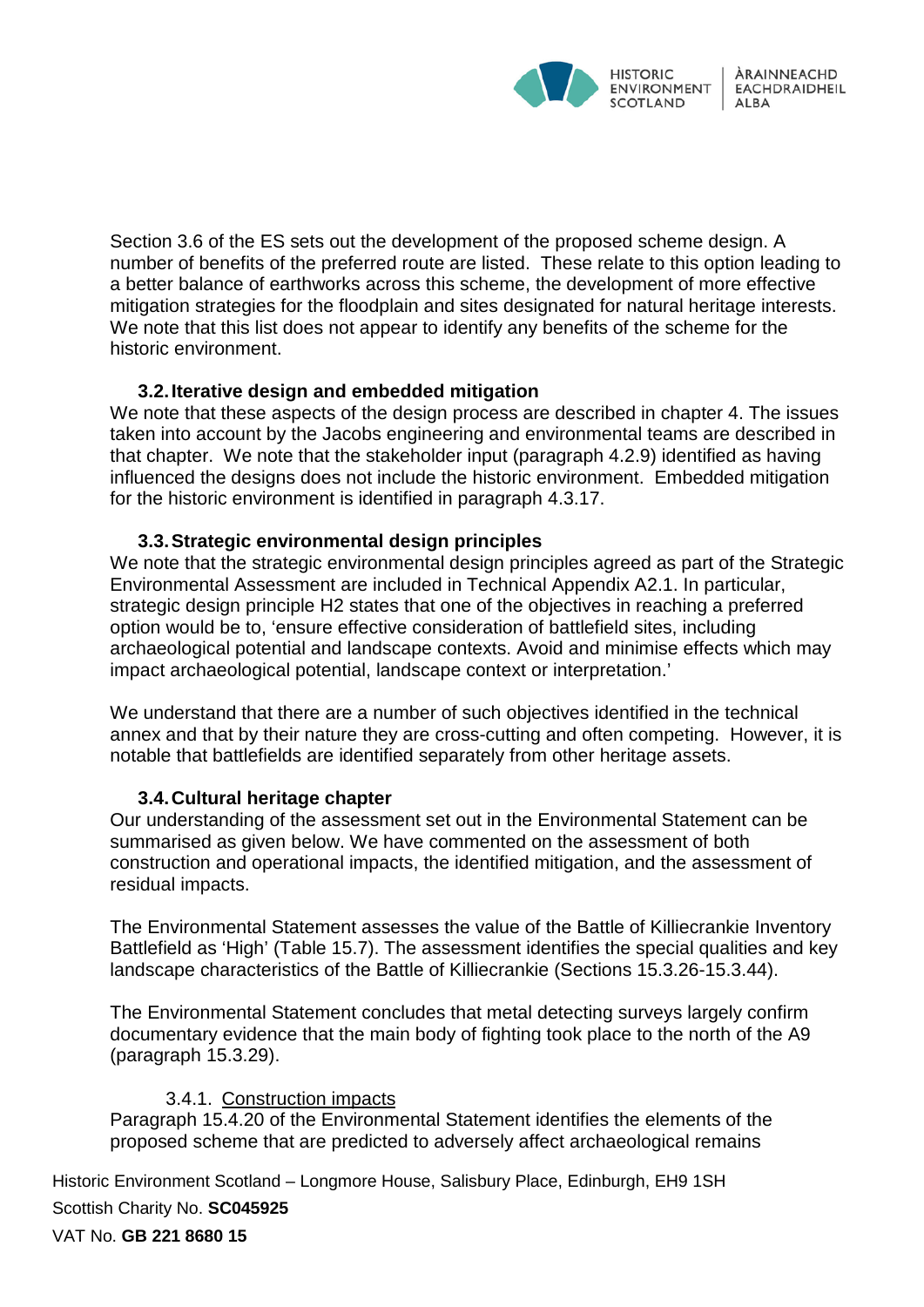

associated with the battle and recovered during metal detecting. Paragraph 15.4.21 notes the elements of the scheme that would affect pits of potentially archaeological origin recorded during geophysical survey.

During construction temporary visual and noise impacts related to plant and infrastructure have been identified (Table 15.5). These would affect the battle's special qualities including Tomb Clavers, where annual commemorations are held. They would also affect its key landscape characteristics, including the southern slopes of Creag Eallaich where the main body of fighting occurred (paragraph 15.4.23).

In the absence of mitigation the Environmental Statement predicts construction impacts would be moderate (paragraph 15.4.29). The Environmental Statement considers moderate impacts to be potentially significant in the context of the EIA regulations (paragraph 15.2.7).

### 3.4.2. Operational impacts

The Environmental Statement does not predict any operational impacts on Tomb Clavers because of woodland screening and because noise levels are not predicted to increase (paragraph 15.4.39).

The Environmental Statement states that it is from high ground to the north of the A9 where an appreciation of the scale of the battle, and an understanding of the layout and inter-relationships between qualities and characteristics may be gained (paragraph 15.4.43). The Environmental Statement concludes that the proposed scheme would result in the A9 being a more prominent feature during its operation, which would reinforce the existing severance of the battlefield.

The Environmental Statement goes on to note that this would not result in a reduced capacity to understand or experience the battlefield. It states that this is because the following elements would not be removed:

- the terraces to the south of Mains of Orchil
- the areas of both armies' lines
- the area around Urrard House where the main body of the fighting occurred
- the route of the subsequent Government rout and retreat

The Environmental Statement concludes that the existing severance of the key landscape characteristic identified as level ground to the south of the A9 toward the west of the Government line would be reinforced (paragraph 15.4.46). The Environmental Statement also assesses that there would be an increased sense of severance of the key landscape characteristic identified as the northeast of Roan Ruarridh redoubt (paragraph 15.4.47).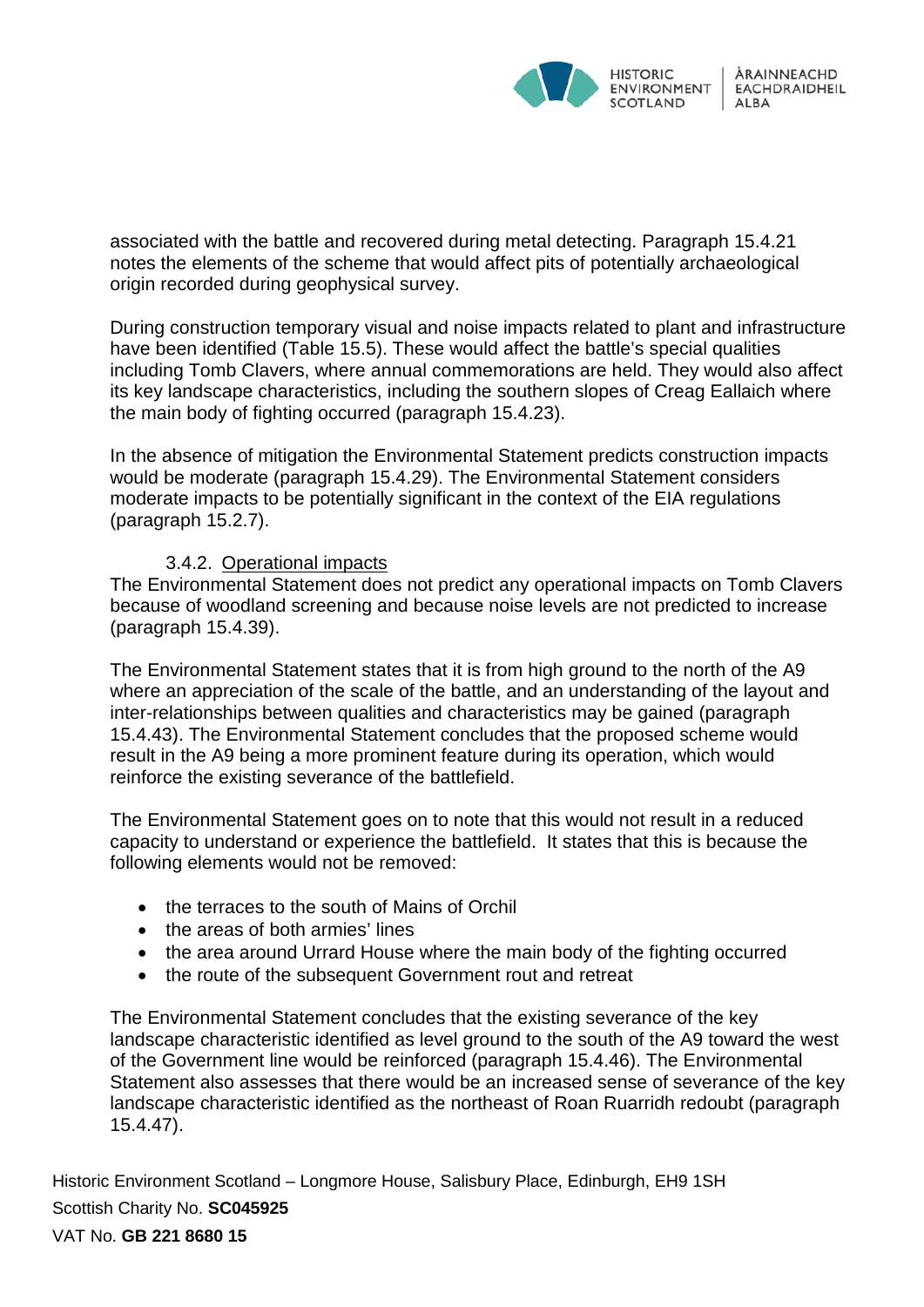

We note the overall assessment of effects on the Inventory battlefield is provided in paragraphs 15.4.50 – 15.4.55. It states that overall impacts on the battlefield of both northbound and southbound widening options were considered through the DMRB stage 1 (SEA) and stage 2 (options appraisal). The impacts were considered to be broadly similar and where there were differences in the significance of impacts that they were not considered to be a differentiator in selecting the preferred option.

The issue that appears to have been key in selecting the northbound widening option seems to be that this option has the least need for material excavation from site (paragraph 15.4.51). The Environmental Statement suggests that the northbound widening option also retains the Allt Girnaig and Allt Chluain under bridges and has a better balance of earthworks compared to other options.

The Environmental Statement states that the adverse construction and operational impacts would have no impact on the amenity value of the battlefield. The reasoning for this is that the majority of visitors experience the battlefield by visiting the National Trust for Scotland's Visitor Centre at the Pass of Killiecrankie, or by attending the annual Soldiers of Killiecrankie event and re-enactment at Claverhouse's Stone field. It is stated that neither of these elements of the battlefield would be affected (paragraph 15.4.53).

In the absence of mitigation the Environmental Statement predicts that operational impacts would be moderate (paragraph 15.4.54). The Environmental Statement considers moderate impacts to be potentially significant in the context of the EIA regulations (paragraph 15.2.7).

### 3.4.3. Mitigation

The Environmental Statement states that the design of the proposed scheme has sought to avoid impact through design development (paragraph 15.5.3). It lists key design developments that have avoided or reduced impacts on the battlefield as follows:

- the grading out of earthworks to improve integration with existing landform and the control of planting to retain open views
- locating SuDS features to avoid or reduce impacts on areas of high archaeological potential identified by metal detecting surveys

The Environmental Statement proposes that specific mitigation in the form of archaeological fieldwork, recording and reporting is undertaken (paragraph 15.5.15-18). The ES states that opportunities to offset impacts in other ways such as increased interpretation would be explored with interested parties, including Historic Environment Scotland.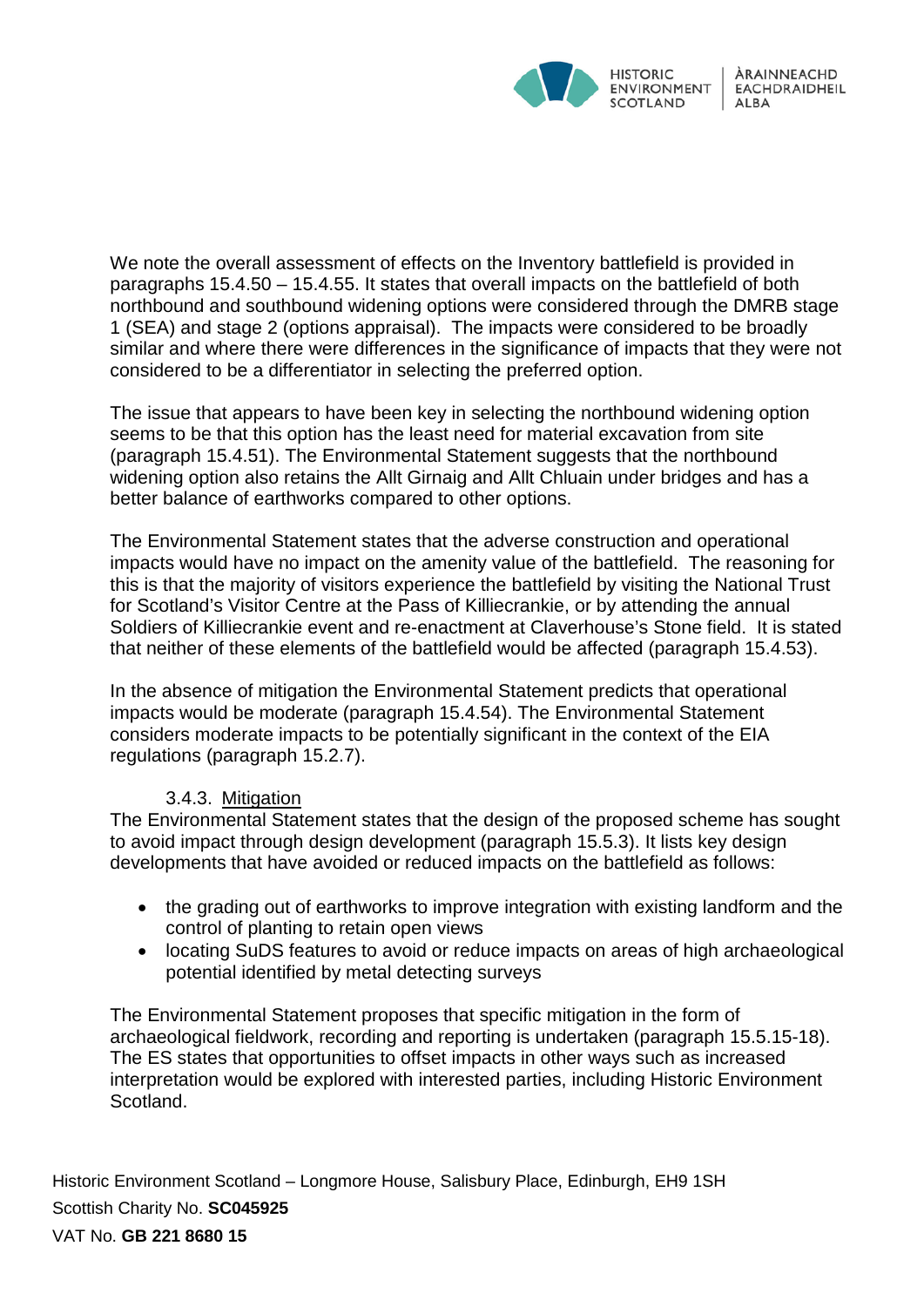

### 3.4.4. Residual impacts

The Environmental Statement concludes that with appropriate and effective mitigation in place there would be no significant residual construction impacts (paragraph 15.6.7). It predicts that the operation of the proposed scheme on the Battle of Killiecrankie would result in a moderate impact that would be significant in the context of the EIA regulations (Table 15.7).

### **3.5.Landscape chapter**

We have commented below on the mitigation and residual impacts identified in the landscape chapter of the Environmental Statement, where they are relevant to impacts on Killiecrankie Battlefield.

### 3.5.1. Mitigation

We note mitigation for landscape impacts is described in section 13.5. Specific mitigation within the battlefield includes grading and profiling of earthworks to improve integration with surrounding landform, modifying embankments and cutting slopes. Mitigation for the impact of SuDS features and proposals for woodland planting are also described.

### 3.5.2. Residual impacts

Residual impacts on landscape character are discussed in section 13.6. Impacts on the Pass of Killiecrankie Local Landscape Character Area (LLCA) are set out in paragraph 13.6.7 – 12 and those on the Lower Glen Garry LLCA are explained at paragraph 13.6.13 – 19. I note that mitigation measures for embankments within the Pass of Killiecrankie LLCA may require soil nailing. This may be damaging in its own right.

Paragraph 13.7.2 concludes that overall the project will have an impact of moderate/substantial significance within the LLCA of Pass of Killiecrankie and Glen Garry: Lower Glen. Both of these lie within the Inventory battlefield.

### **4. Killiecrankie Battlefield**

The most significant impact on our interests is likely to be that on the Inventory battlefield of Killiecrankie. Below we give details of the heritage asset itself. The Inventory entry remains the key reference document which identifies the special qualities and key landscape characteristics of this asset. These cover, where relevant, the location, events, and key landscapes and special qualities of the battlefield.

The Battle of Killiecrankie, fought in 1689, was the opening battle of the first Jacobite rebellion in Scotland. It was a highly significant engagement because of the relatively high loss of life and because the Jacobites' victory at Killiecrankie would prove to be an inspiration, even though the loss of their general Viscount Dundee badly undermined the cause.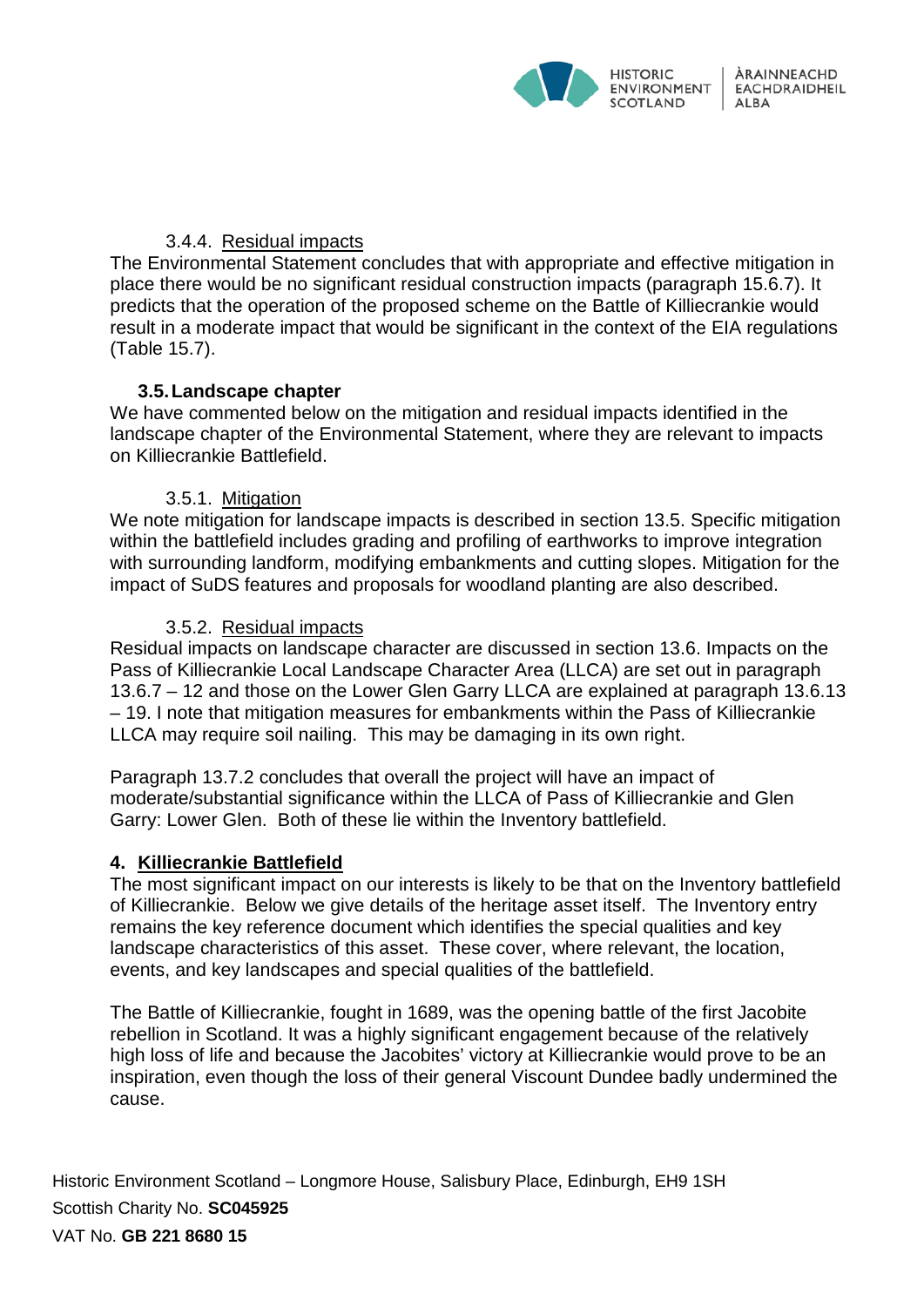

The battle offers an excellent example of the potentially devastating effects of a wellexecuted Highland charge. It remains well-known and retains many important cultural associations, such as: in popular song, annual commemorations and a National Trust for Scotland Visitor Centre. The national significance of the battlefield was recognised with its addition to the Inventory of Historic Battlefields in 2011.

### **4.1.Location and events**

The location of the battlefield is well-established through a number of eye witness accounts and archaeological fieldwork. The battle was fought at the head of the Pass of Killiecrankie, south of Blair Atholl, and it is possible to understand the landscape of the battle today.

The Government troops advanced along the River Garry, and climbed the steep embankment to Urrard House when they realised that the Jacobites were approaching from the north. The Government army was surprised by the Jacobites and was forced to adopt a relatively weak position on a terrace near the bottom of the southern slopes of Creag Eallaich while the Jacobites lined up on higher ground to the north. After several hours of skirmishing the Jacobites moved down the hill in a classic Highland charge. As they charged, some parts of the Jacobite line were shielded from much Government shooting by a series of natural terraces.

On the left flank in particular, the Government troops were able to fire no more than three volleys before the Jacobites reached them and scattered the line. Other parts of the Government line offered more resistance and the Jacobite cavalry, led by Dundee, was required to break the right flank. The charge was effective and the Government troops started to stream from the battlefield with the Jacobites in pursuit.

### **4.2.Key landscape characteristics and special qualities**

The slopes of Creag Eallaich helped maximise the effectiveness of the Jacobites' Highland charge and more subtle variations in topography were pivotal to the rates of progress and casualty rates among the various units along the Jacobite line. Some terraces on the slope provided more cover for the Jacobites while they ran downhill, and reduced the effectiveness of Government firearms, while other terraces allowed for clearer shooting within the Government's range. It is clear that the topography of the battlefield played a key part in the engagement and outcome. Even subtle changes in the topography contributed to the battle events and these are perhaps most marked closer to the Government line. Therefore, an appreciation of that topography is essential to understanding the battle.

Other important features of the battle include the current, B-Listed, Urrard House, which is on the site of a house called Roan Ruirridh which stood at the time of the battle and from where the shot that felled Dundee is traditionally said to have been fired. The Government's right flank was anchored on a burn called Allt Girnaig, and the left flank

Historic Environment Scotland – Longmore House, Salisbury Place, Edinburgh, EH9 1SH Scottish Charity No. **SC045925**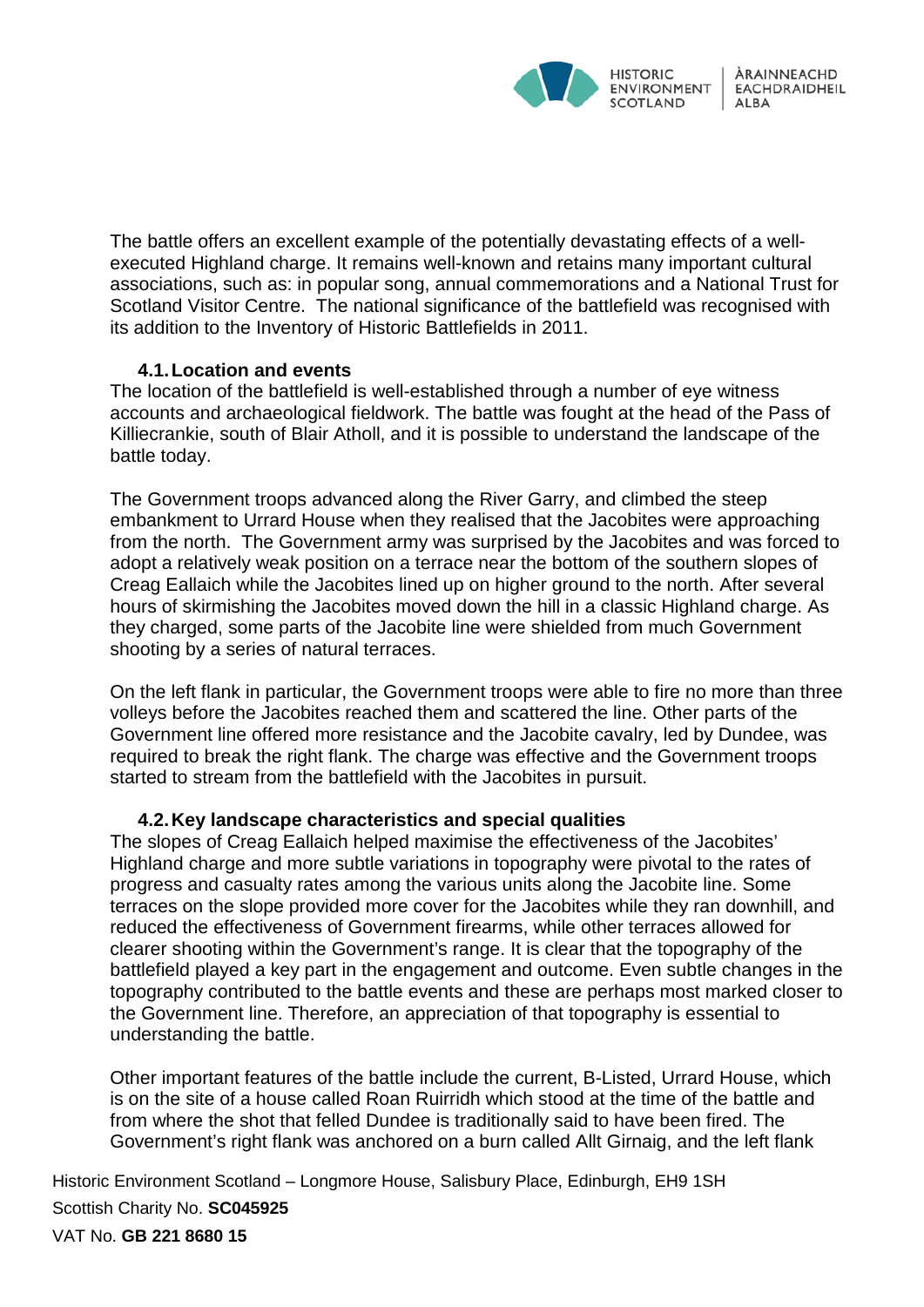

was anchored on a small hill, probably the knoll where Balchroic Cottage stands. All of these elements of the landscape remain identifiable.

Another mound, known as Tomb Clavers, which lies near the Government line, has a memorial on it that was built to remember the battle. This continues to be the site of annual commemorations. It therefore makes a significant contribution to the associative qualities of the battlefield, as a site of remembrance with a strong emotive value.

The features noted above, including the topography of the southern slopes of Creag Eallaich, are all key landscape characteristics of the battlefield. Metal detecting has recovered many finds directly related to the fighting on both the south and north sides of the A9. The battlefield has a confirmed potential to contain archaeological remains related to the battle, which are an important resource and one of its Special Qualities.

The current A9 bisects the battlefield around 150m north of the probable location of the Government line. Ground underneath the A9 and its associated earthworks has been disturbed and is not likely to contain *in situ* evidence relating to the battle. The road and its related infrastructure, woodland screening, and earthworks obscure some parts of the lower slopes of Creag Eallaich down which the Jacobites charged.

However, particularly along the eastern and western flanks of both armies' positions and south of the A9, it remains possible to appreciate both the prevailing slope and the various, more subtle terraces in front of the probable location of the Government line. These were crucial to influencing events during the battle. Views from the Government line up toward the Jacobite line are now largely obscured by mature trees around the A9.

### **5. Impacts on Killiecrankie battlefield**

We have commented below on our assessment of the level of impact on Killiecrankie battlefield. This covers specific comments on the assessment given in the Environmental Statement, and our assessment of both construction and operational impacts.

### **5.1.Assessment in the Environmental Statement**

The comments below focus on the assessment of the impacts on the Battle of Killiecrankie given in the Environmental Statement. This covers the limitations of the information provided, and the comments on the assessment itself.

### 5.1.1. Limitations of information provided

The limitations of assessment identified in the Environmental Statement (paragraph 15.2.10-11) should note that relatively substantial portions of the defined corridor were not surveyed by metal detector for a variety of reasons. It would be useful to show the areas surveyed/not surveyed on Figure 15.4a and b. We consider this to leave a significant gap in the assessment methodology which in turn may have affected the

Historic Environment Scotland – Longmore House, Salisbury Place, Edinburgh, EH9 1SH Scottish Charity No. **SC045925**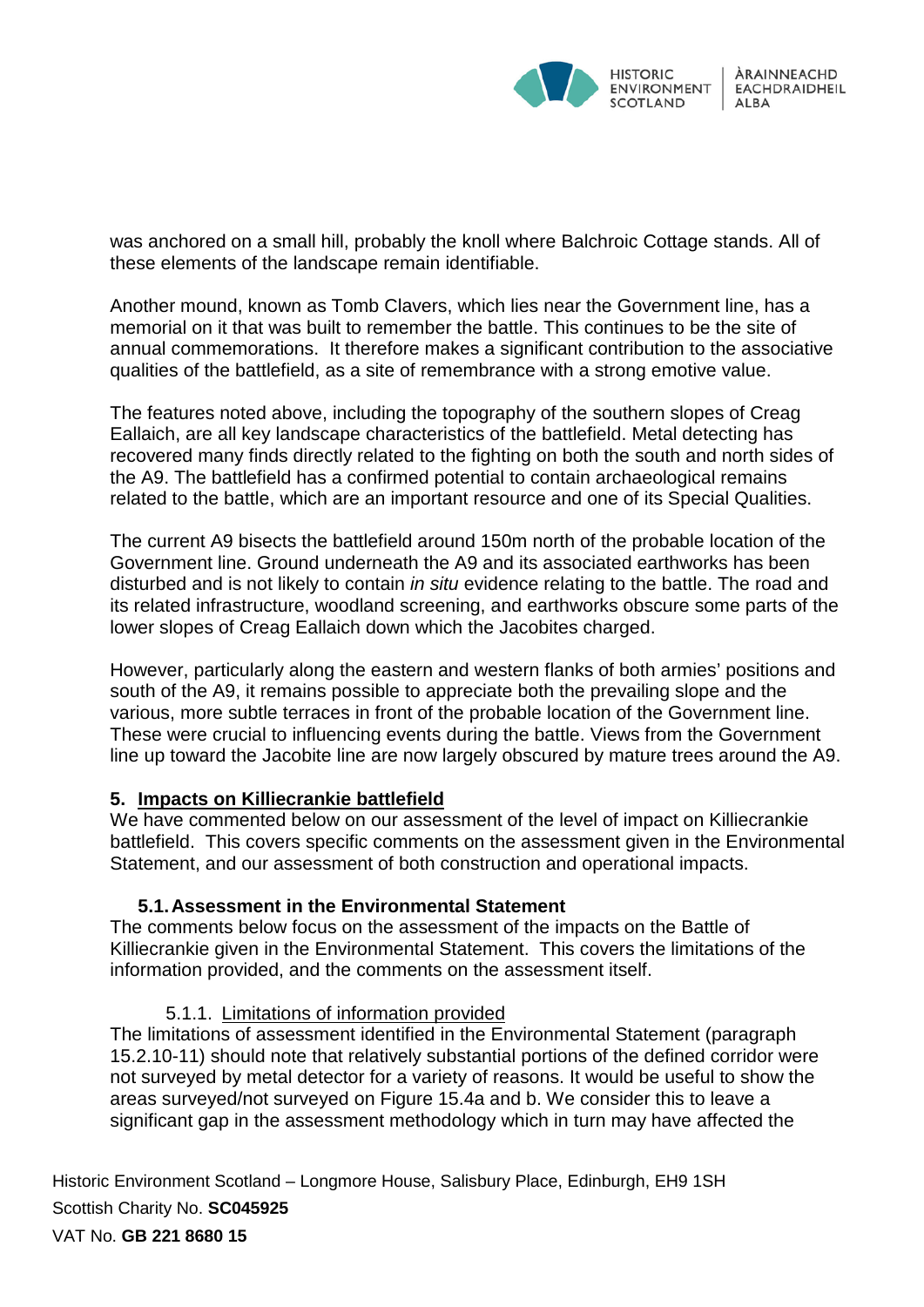

assessment's conclusion that the main bodies of fighting occurred on the north side of the current A9.

Construction compounds are not included in the specimen scheme. Elements of their construction such as the stripping of topsoil have the potential to have significant adverse effects on heritage assets. In particular, with regard to our remit, on remains and artefacts associated with the Battle of Killiecrankie. Locations where the creation of construction compounds would have adverse impacts on heritage assets should be defined and clearly shown as excluded from consideration in the specimen scheme.

### 5.1.2. Assessment provided

The battlefield can be understood by considering two broad groupings of features:

- Archaeological and physical remains relating to the battle (special qualities)
- Topographic and landscape features (key landscape characteristics)

Artefacts and remains related to the battle (paragraphs 15.3.27-15.3.35) should not be expected to be restricted to areas that have been demonstrated to contain them by metal detecting or geophysical survey. Archaeological fieldwork has confirmed that there is high potential for artefacts and remains related to the battle across the entirety of the areas of the armies' approach, lines, fighting and retreat, including areas that have not previously been subject to survey.

Further artefacts may survive in areas that have already been subject to survey. Archaeological remains associated with the battle are a special quality that have been demonstrated to survive over an extensive area to the north and south of the current A9.

The assessment states that the main body of fighting took place to the north of the A9 but does not appear to consider how the limitations of assessment may have resulted in bias in the collection of data. The ES states that the collected data supports documentary evidence but does not set out how this support is offered by documentary sources.

Given the probable location of the Government line, and the results of some surveys to the south of the A9, we do not agree that it has been clearly established that the main body of fighting took place to the north of the A9. Whilst the current evidence is ambiguous, there is also some evidence to suggest a more southerly location, closer to the projected Government line.

We recommend a precautionary approach is undertaken with regard to other potential archaeological remains. For example, there is a possibility for the pits identified by geophysical surveys in 2016 to be highly significant features such as burial pits. Should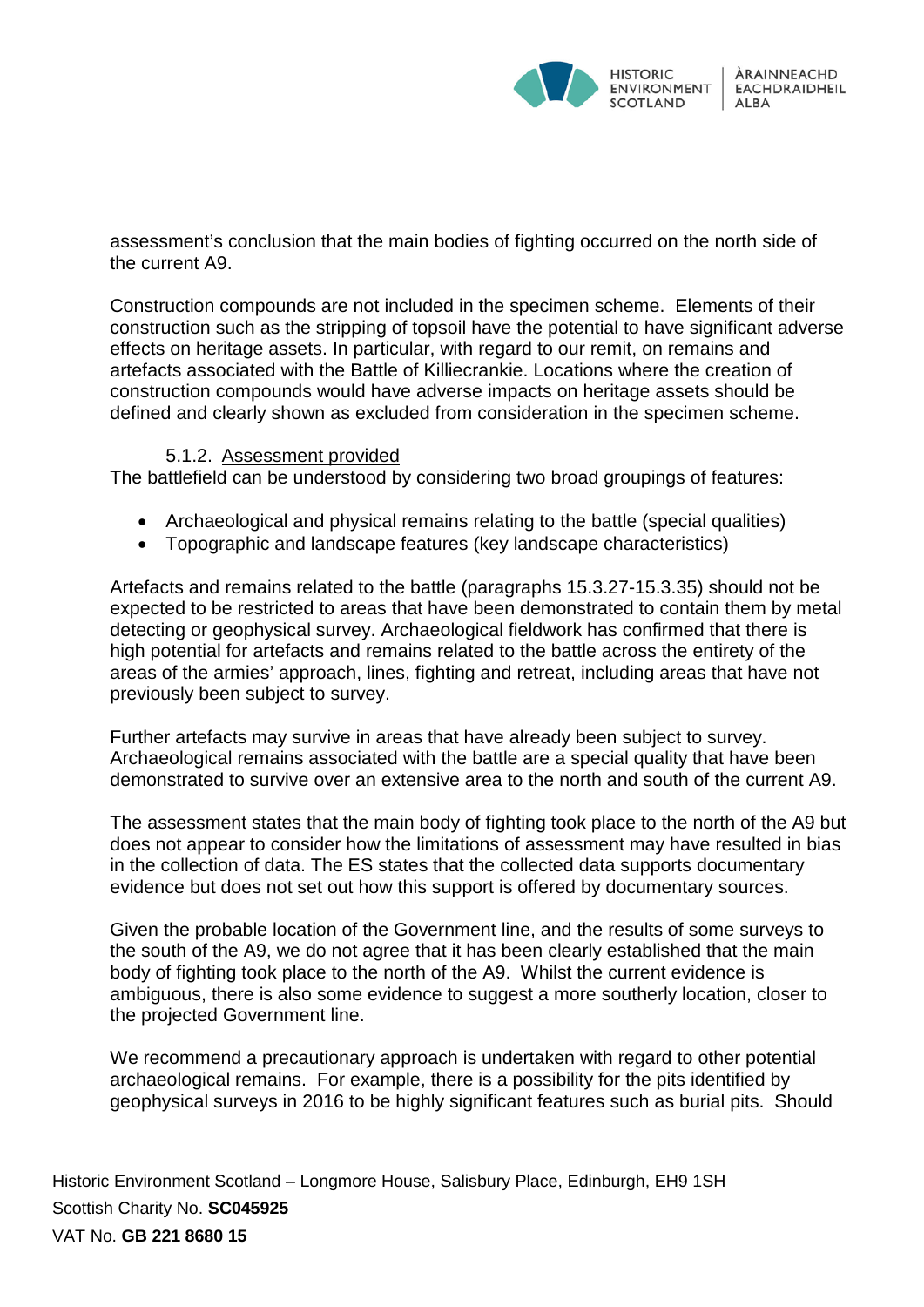

this be verified, such pits would form a special quality and design should seek to preserve them *in situ*.

The assessment identifies particular features within the broad area identified as the key landscape characteristic: 'the southern slopes of Creag Eallaich', such as the terraces to the south of Mains of Orchil (paragraph 15.3.40-41 and Figure 15.4b). We agree that these features are important, but they do not have greater importance than other features within the broader area identified as the southern slopes of Creag Eallaich. For example, the terraces between the probable Government line and the current A9, in the central and eastern part of the battlefield, have a marked character and play a central role in understanding and appreciating events during the battle.

In 2003 a metal detecting survey provided evidence for a concentration of battle artefacts on a terrace to the northeast of Urrard House and south of the A9. Variations in the topography in this central and eastern part of the battlefield are a key landscape characteristic of the battlefield. They significantly contribute to understanding why Jacobite casualties may have been more numerous, and Government resistance stronger, in this area.

The selection of particular features within the broad area described as the southern slopes of Creag Eallaich suggests that the assessment accords these identified features a greater significance than other features that we regard as equally important to an understanding and appreciation of the course of the battle. This approach may have resulted in an unbalanced assessment of significance and hence impacts.

### **5.2.Historic Environment Scotland's assessment of impacts**

This covers our assessment of construction and operational impacts, as below.

### 5.2.1. Construction impacts

All ground disturbance works in areas that have not been archaeologically sterilised by previous development (for example, construction of the existing A9) have the potential to damage, destroy or remove archaeological remains associated with the battle. The footprint of the proposed development, a short distance to the north of the Government line, affects an area where such remains have been established to survive by metal detecting survey.

The remains that would be affected preserve important information about the battle. The battlefield covers a large area and while the proposed works affect a relatively small proportion of it they are likely to affect areas where fighting was fierce, physical remains may be relatively common and/or where subtle variations in the topography influenced the battle and are important to an understanding of the battlefield today.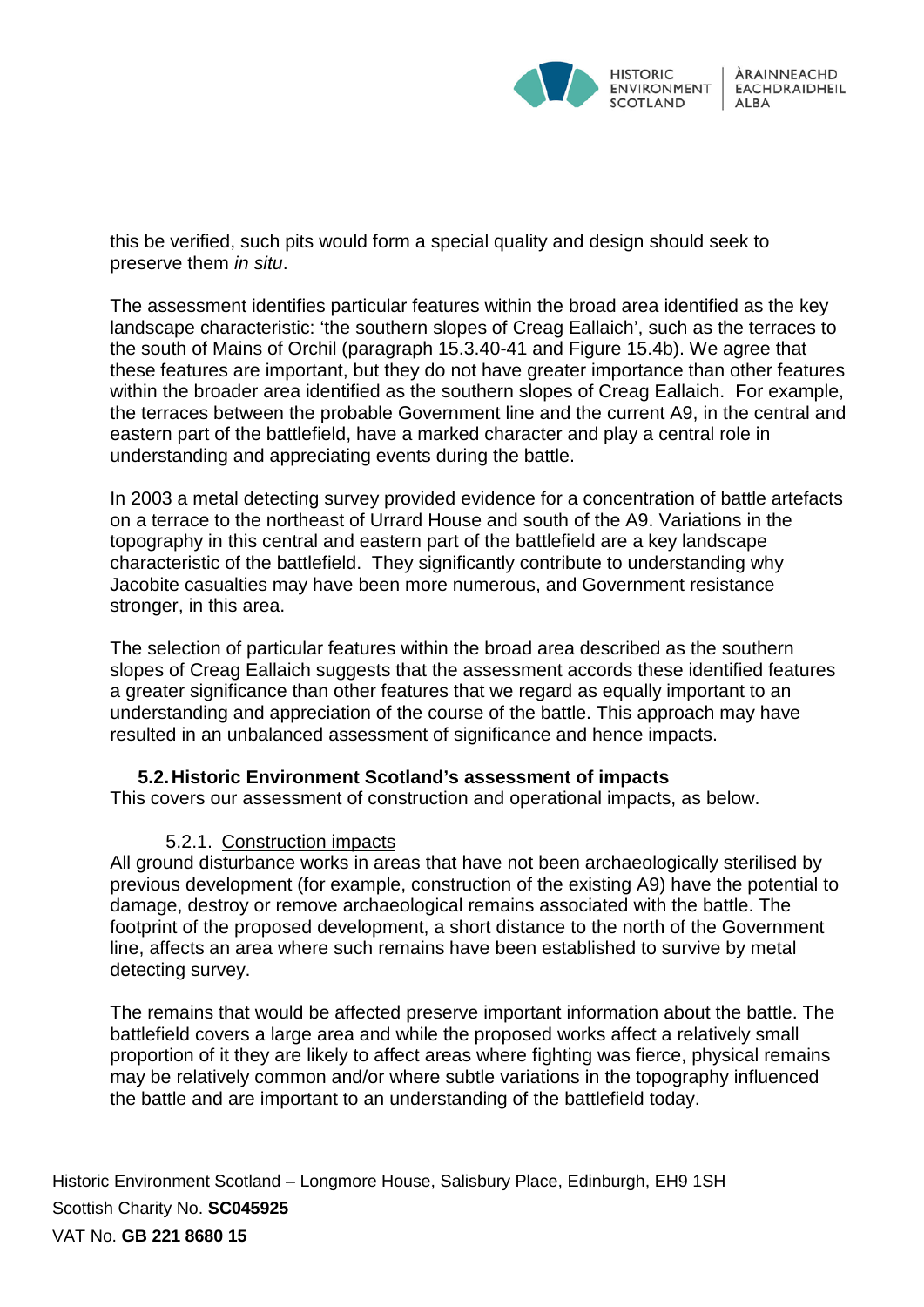

It is therefore important that the development footprint, and the impacts associated with it, be minimised in the area to the north of the probable Government line. Some recommendations set out in the Environmental Statement may in fact increase the overall size of the development footprint. In particular this would include the grading of earthworks. We would therefore recommend that this suggestion is reviewed.

During construction temporary visual and noise impacts related to plant and infrastructure have been identified. These would affect the battle's special qualities including the Tomb Clavers, which has a particularly high associative value and cultural resonance, as set out above. They would also affect its key landscape characteristics, including the southern slopes of Creag Eallaich where the main body of fighting occurred.

We have some concerns with the overall methodology which are noted above and we consider that this has influenced the assessment within the Environmental Statement. We agree with the overall conclusion that, in the absence of mitigation, construction impacts are likely to have a significant adverse impact on the special qualities and key landscape characteristics of the Battle of Killiecrankie.

### 5.2.2. Operational Impacts

We agree with the Environmental Statement that views from high ground to the north of the A9 are important to understanding the scale of the battle and the wider battlefield landscape. However, there are other important viewsheds throughout the battlefield. Because of woodland screening around the existing A9, important elements of the battlefield landscape may only be appreciated through views obtained from around the Government line to the south of the current A9.

These views allow an understanding of how the Government line was laid out in relation to the surrounding topography and other landscape features. This includes: Alt Girnaig, the knoll at Balchroic Cottage, the Roan Ruairridh Redoubt and the varied terraces immediately in front of the line. Views to and between these features are important to understanding and appreciating the course of the battle. These views also allow for an appreciation of the subtle topographic variations that influenced the events of the battle.

The Environmental Statement is supported by visualisations from Viewpoints 1-6. These do not include viewpoints that illustrate the potential effects of the scheme on views from around the location of the Government line and the areas of engagement to the south of the A9. At stage 2 of the DMRB process, we advised that visualisations of the effect of the proposed scheme on views upslope from the base of the glen and from the upper terraces of the hill downslope should be included.

We recommend that photomontages are provided from viewpoints that illustrate any impacts on these important views to allow a robust assessment of impacts and assist in developing mitigation. Visualisations should support any assertions in the Environmental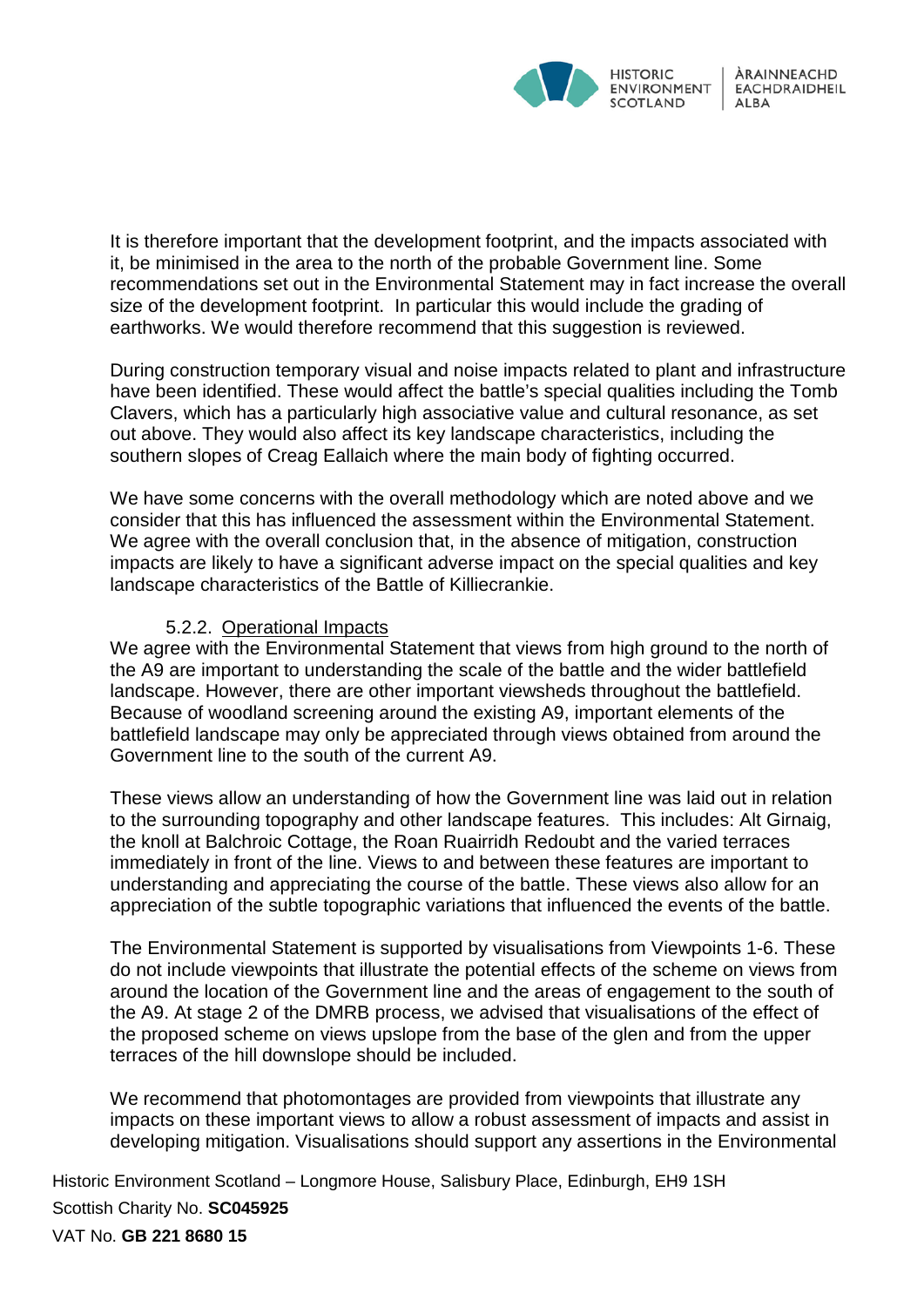

Statement. In particular, we note the assertion that there would be no visual impact on Tomb Clavers due to existing woodland screening, and we consider that this should be supported by appropriate visualisations.

We agree that operational impacts are likely to lead to what the Environmental Statement describes as an increased sense of severance of the battlefield in relation to several key landscape characteristics. We do not agree, however, that the operation of the proposed scheme would not result in a reduced capacity to understand or experience the key landscape characteristic identified as the southern slopes of Creag Eallaich.

The expansion of the roadway, the earthworks, the eastern SuDS feature and any other infrastructure would substantially reduce the surviving topography of the southeastern part of the main area of fighting within the battlefield. Several of the terraces here would be substantially affected, for example the area where the Jacobite cavalry under Dundee broke the Government's right flank. The changes proposed here would reduce an ability to understand and appreciate key parts of the battlefield and how they influenced its events.

As identified in the Environmental Statement, the feature identified as 'level ground to the south of the A9' (paragraphs 15.4.45-46) would be significantly altered by the creation of an earthwork embankment, an access track and a SuDS feature along the western part of the main area of fighting. This is to the immediate north of the Government's left flank, where the Jacobite charge had greatest effect as a direct result of the slope's topography. This is perhaps one of the most famous events that took place during the battle. Further changes to this topography would reduce an ability to understand and appreciate this key part of the battlefield.

We do not agree with the Environmental Statement's conclusion that the identified adverse impacts would have no impact on the amenity value of the battlefield. Annual events include battlefield tours that allow visitors to appreciate and understand the key landscape characteristics of the battlefield to the south of the existing A9. These tours, and therefore visitors' appreciation, would be adversely affected by changes to the topography in this area and an increased sense of severance of the battlefield.

In the absence of mitigation, operational impacts would have a significant adverse impact on the key landscape characteristics of the Battle of Killiecrankie. This is also the conclusion of the Environmental Statement.

### **5.3.Mitigation**

In line with our guidance note 'Managing Change in the Historic Environment Guidance Note: Historic Battlefields' (2016), we recommend that mitigation identify a hierarchy of preferred options. The preferred option is to avoid impacts altogether, and where this is not possible, to reduce both construction and operational impacts through design.

Historic Environment Scotland – Longmore House, Salisbury Place, Edinburgh, EH9 1SH Scottish Charity No. **SC045925**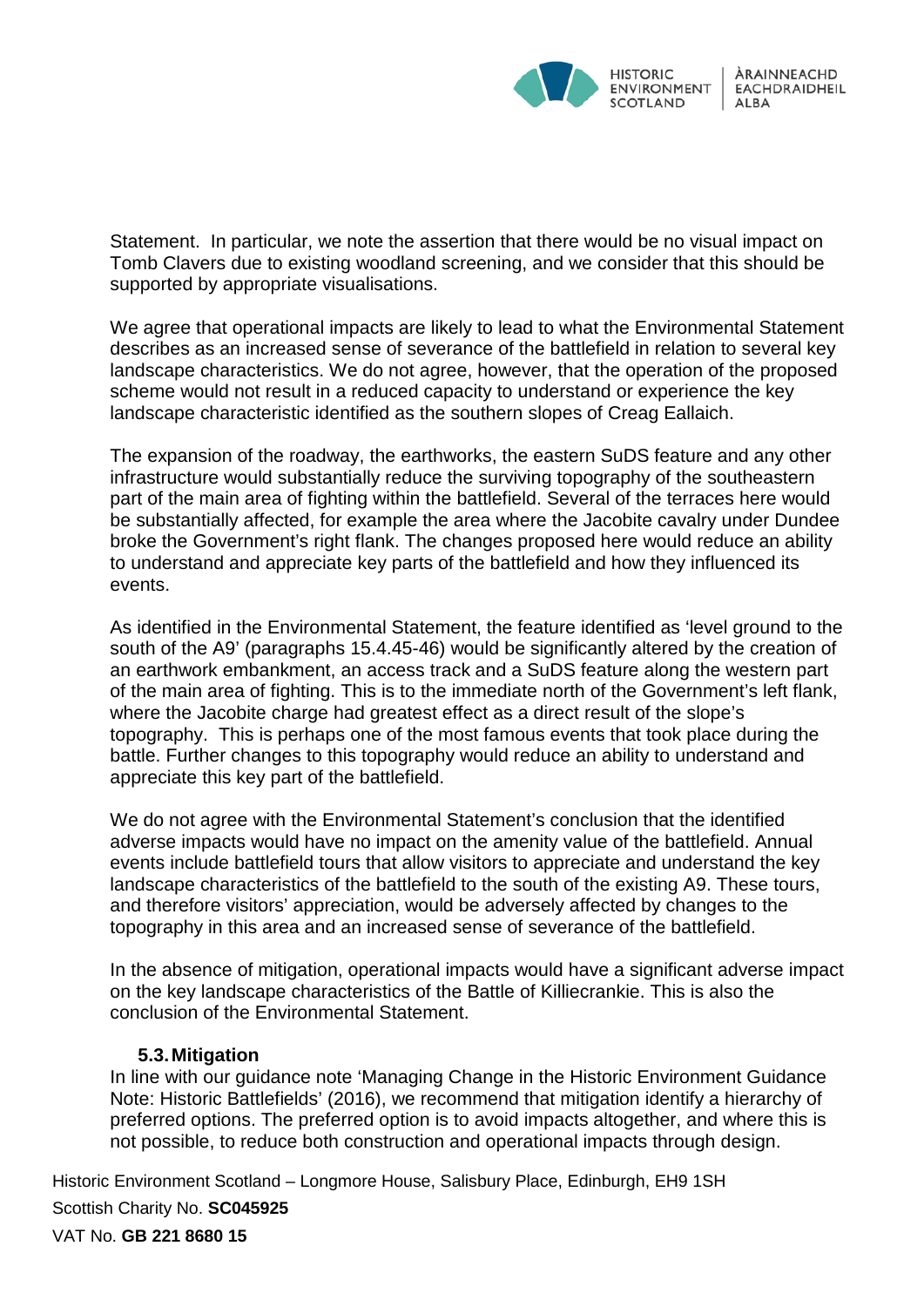

It is not clear that the scheme has been designed to take full account of what the key elements of the battlefield might be, and then reduce disturbance within the battlefield by reducing the construction footprint and keeping alterations to its topography to a minimum. We note mitigation measure P05-CH3 identified in chapter 21, to undertake trial trenching in advance of construction within the Inventory battlefield and that the intention is that this would inform the nature, scope and scale of mitigation within the areas identified. However, we would suggest that this is too late in the process to inform the design of the scheme and an appropriate mitigation response to this heritage asset.

# 5.3.1. Our recommendations

We recommend that further work is carried out at the earliest possible stage to provide further evidence on the Inventory Battlefield. This would enable the identification of measures to reduce or avoid proposed works that would adversely affect the special qualities and key landscape characteristics of the battlefield.

This should include consideration of further assessment work, the provision of additional supporting information, and alterations to the design of the scheme. Our specific recommendations are given below.

Assessment work and further information should include the following:

- Further archaeological survey and fieldwork this would give us a fuller understanding of the special qualities of the battlefield. In particular it may inform the extent of the main body of fighting, the nature of the potential pits identified by geophysical survey, and the archaeological potential of the battlefield elsewhere.
- Consideration of key landscape characteristics this should be informed by the above and further study of the battlefield's topography. This would be assisted by consideration of LiDAR data held by the Scottish Government (available online at [https:/remotesensingdata.gov.scot/\)](https://remotesensingdata.gov.scot/).
- Provision of additional photomontages and visualisations this should cover the range of potential impacts from key viewpoints within the battlefield.

Alterations to the scheme should include:

- Removing lay-bys planned within the battlefield.
- Relocation of the SuDS pond to the immediate north of the Government lines at their east end to a location away from the battle's key landscape characteristics or more sensitive design of it that results in a similar level of mitigation.
- Significant reductions in the footprint of landscaping earthworks. In particular 'grading out' may not be the correct approach, as explained above. The most sensitive approach may change over the length of the road within the battlefield.
- Relocation of the access road to the SuDS pond to the immediate north of the Government line at the west end so that it does not affect the battle's key

Historic Environment Scotland – Longmore House, Salisbury Place, Edinburgh, EH9 1SH Scottish Charity No. **SC045925**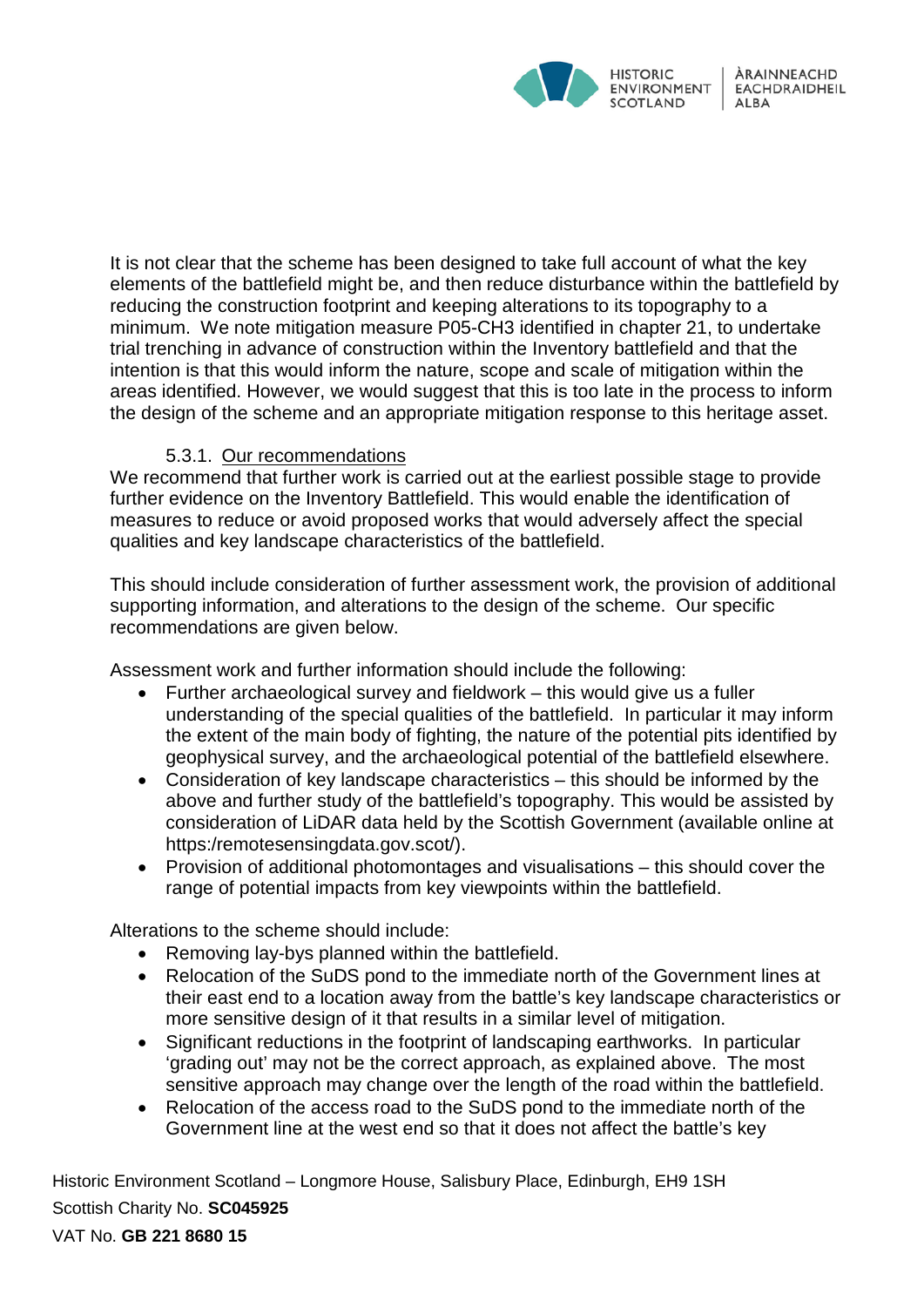

landscape characteristics or more sensitive design of it that results in a similar level of mitigation.

The further assessment recommended above may assist in considering whether any impacts could be lessened through realignment.

After impacts have been reduced as far as possible, following the work recommended above, a further programme of archaeological fieldwork should precede any disturbance of sensitive ground as noted in the schedule of environmental commitments. This should aim to maximise the recovery of artefacts from the battlefield, including those artefacts that may not be detectable by survey from the current ground surface. It should also seek to identify and record all sub-surface features that may relate to the battle.

The Environmental Statement states that the results of archaeological fieldwork would be made available commensurate with their importance. We recommend that this demonstrate a full awareness of the cultural importance of the battle to the public and surrounding communities. It should seek to identify ways to increase understanding and appreciation of the battle among those groups. This could include active participation in some aspects of research and a programme of information and engagement through informal and digital communication.

We also note the commitment to offset impacts in other ways such as increased interpretation and would welcome further consultation on this.

### 5.3.2. Residual Impacts

The residual impact of the operation of the proposed scheme on the Battle of Killiecrankie would be significant and adverse. The Environmental Statement has not clearly established that further mitigation by design is impossible. Further mitigation by design has the potential to reduce the predicted adverse impacts further and such options should be explored fully given the national importance of the Battle of Killiecrankie. This process and its outcomes should be set out in an addendum to the Environmental Statement.

### **6. Other heritage assets covered by our remit**

Our comments on impacts on other heritage assets, including scheduled monuments, listed buildings, and gardens and designed landscapes, are given below.

### **6.1.Scheduled monuments - Clach na h'Iobairt, standing stone 300m E of Pitagowan (SM1517)**

The Environmental Statement recommends that this scheduled monument should be protected from any physical impacts during the scheme and we agree with this mitigation. We note that the scheduled area extends 10m from the standing stone and it is this area that should be marked out and protected.

Historic Environment Scotland – Longmore House, Salisbury Place, Edinburgh, EH9 1SH Scottish Charity No. **SC045925**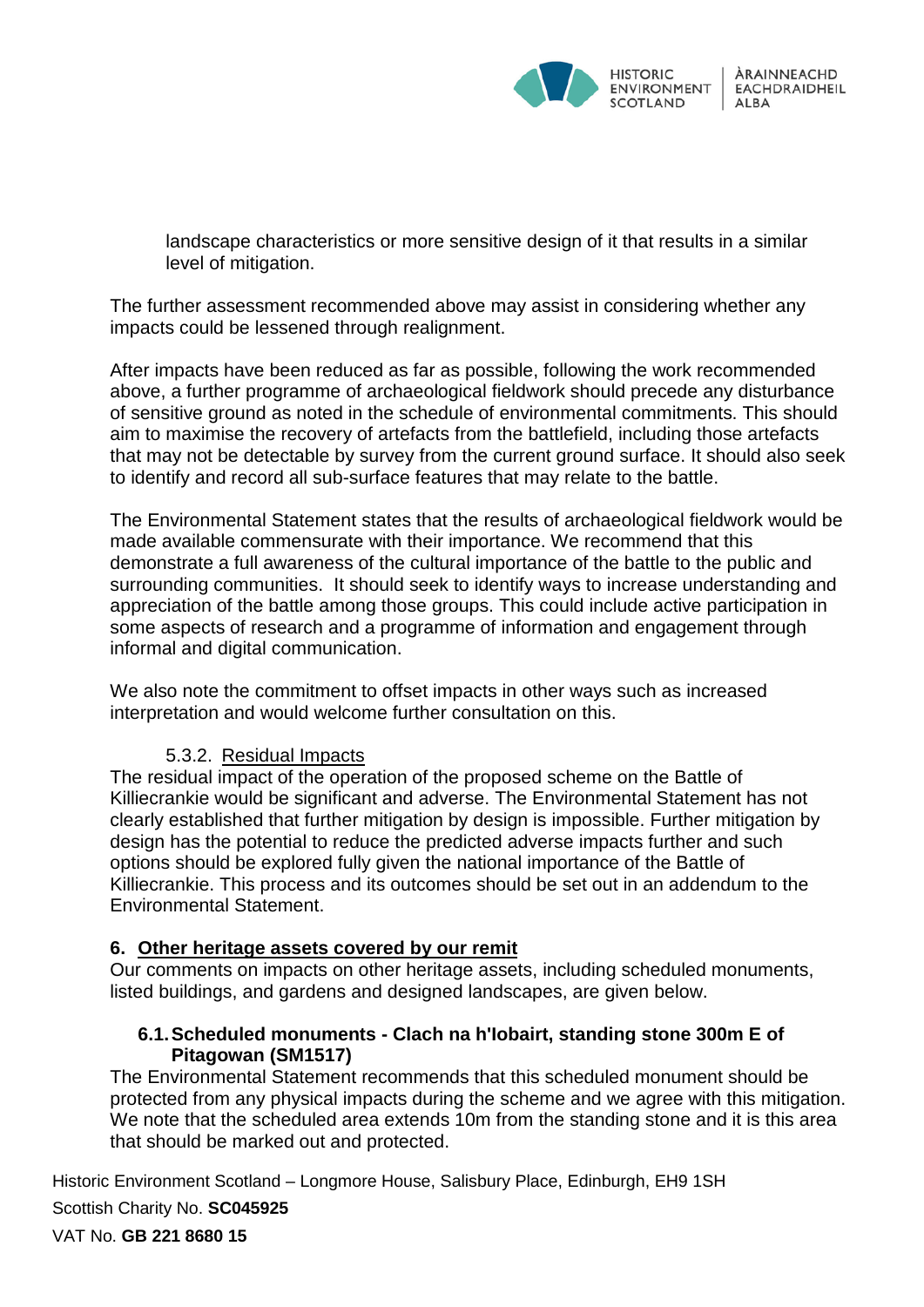

Protection measures should include physical markers outwith the scheduled area, and toolbox talks to ensure relevant contractors are made aware of the protection of the monument.

### **6.2.Inventory gardens and designed landscapes**

6.2.1. Blair Castle

The proposed development would have a direct impact on this nationally important heritage asset and we would have expected the Environmental Statement to include an assessment. However, the cultural heritage chapter (Chapter 15) does not include an assessment of the impact of the project on the Blair Castle GDL although it is acknowledged in the baseline section as being of high value (paragraph 15.3.46).

Moreover, the landscape chapter (Chapter 13) refers to Chapter 15 for an assessment of impacts on the GDL (paragraph 13.3.3). In the landscape chapter, Inventory Gardens and Designed Landscapes are identified as being designated landscapes of international/national value. However although there are two such assets within the scheme study area (Blair Castle and Bruar), they are not included within the baseline assessment.

Confusingly, the landscape objectives (technical appendix A13.6) do refer to Blair Castle and to the need to 'maintain the essential qualities of Blair Castle GDL'. It is not clear what the phrase 'essential qualities' relates to. Paragraph 3.1.2 explains how this objective has been achieved. There is no further, specific assessment of impacts for Blair Castle in this chapter.

The only assessment of the impact of the proposal on the GDL is included in Table 1 in Appendix 15.4. The assessment concludes that the scheme would have a slight impact on this asset. Mitigation is identified to address these impacts, which would be in the form of a level 2 survey, according to English Heritage guidance.

We agree with the assessment. Although the construction of the project would lead to some woodland loss between the A9 and the River Garry, this would not lead to the loss of any historic features and would not affect the legibility of the surviving layout of Tulloch Park.

In terms of mitigation, there may be an opportunity to introduce planting to compensate for the loss of historic woodland and screen elements of the road in views from the core of the GDL.

### 6.2.2. Falls of Bruar

Again, there is no assessment of the impact of this development on the Falls of Bruar Inventory site.

Historic Environment Scotland – Longmore House, Salisbury Place, Edinburgh, EH9 1SH Scottish Charity No. **SC045925**